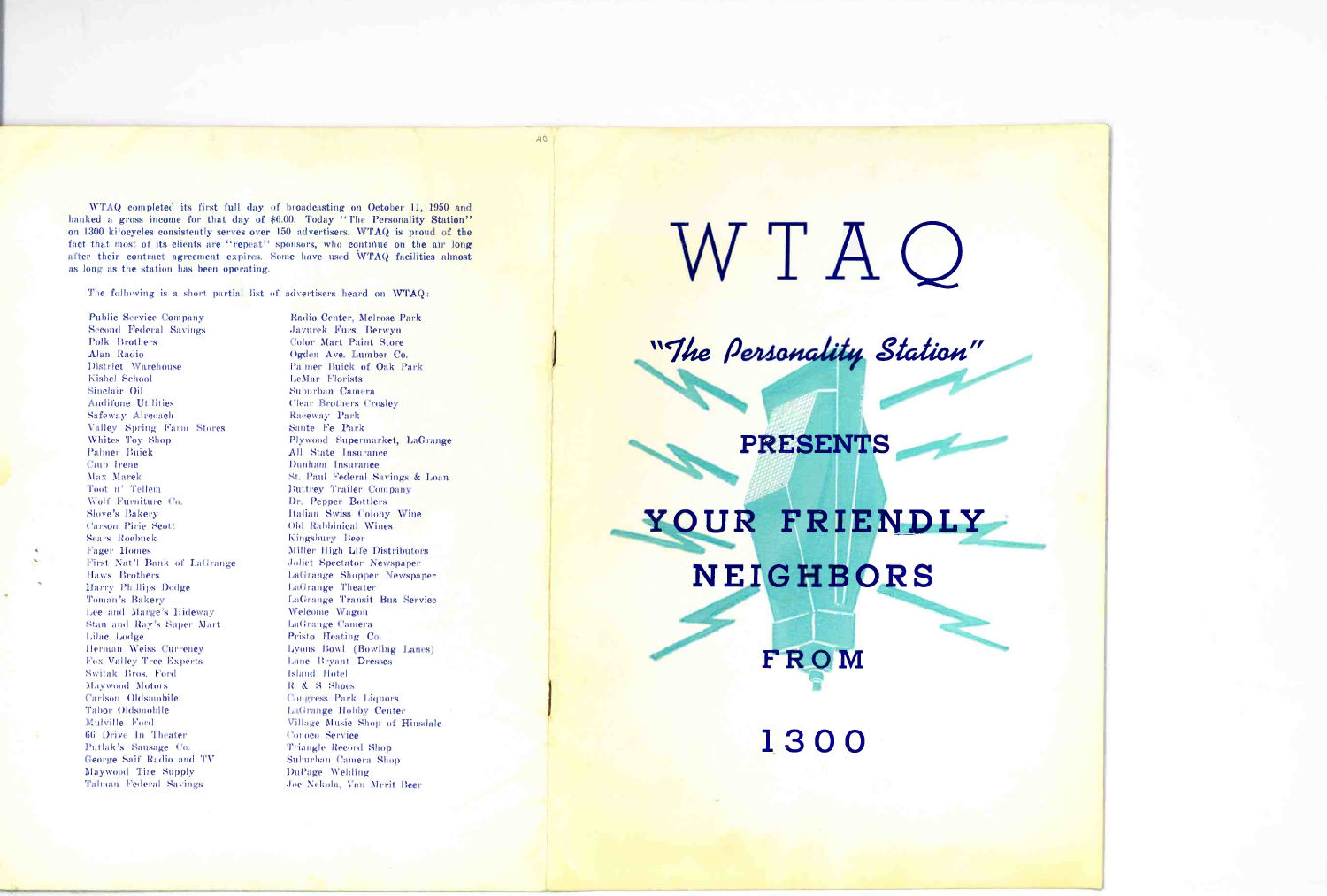# This Picture Booklet

#### $i\Delta$

## Dedicated To

The Thousands of Faithful Listeners of WTA2

and

Our Many Sponsors Who Have Made Us What We Are

# $W 7A2$

1300 Kilocycles<br>"Radio is Everywhere"

Radio broadcasting is a story unlike any other business in the world. To begin with, any one company or firm does not just go off into this business. The first step is to have an available frequency or spot on the dial which will not interfere with any other station. Then formal application must be made to the Federal Communications Commission for permission to build and operate. This is a long drawn out process with hearings and legal entanglements the like of which you can't visualize. The first thought of WTAQ came into being in October 1948, when application was first made for use of 1300 kiloeyeles. There was a possibility of getting it, but not without a hearing in which three other existing stations were involved. Russ Salter filed for the station originally, but as time went on so did expenses, and one day the thought occurred that perhaps Charles Sebastian would be interested in this project. Since Russ and Chuck had been working together for five years at station WLS they were well aquainted, and of course here is where the successful owners got together, formed the partnership and began to work hard for WTAQ to become a reality. For almost two years Russ and Chuck prepared measurements and affidavits to present to the FCC. Mr. Walter Kean, well known Riverside electronics engineer was called in on the job and on December 19, 1949 the FCC announced the decision to grant the construction permit, but that there would have to be a period of six months for any other station to have an opportunity to file opposition if they desired. In the spring of 1950 the final clearances were made in Washington and the FCC gave the word to start construction.

With the already heavy cost of legal and engineering fees and months of work with no income funds were very scant. Since in this type of business there is nothing tangible to get loans, everything had to be eash. Actually there was and could be no business until the station was actually on the air and in operation. So



Russ and Chuck set out to build their own building, and that ended up into what you all now refer to as the "Log Cabin Studios." Thousands of feet of copper wire had to be plowed into the ground, nite after nite of technical adjustments and installations . . . all of which were done by the partners. Then came the hours and hours of planning, and the minute detail that

goes into the accounting of every single second throughout the entire week, the program policies, and signing up adver isers.

Then on the 10th day of October, 1950 after all was in readiness, a wire was sent to the FCC in Washington asking permission to begin operations. The reply came at 5:10 P.M. and WTAQ began that first day for just five minutes and had to leave the air at 5:15 as that was the current daytime sign off period.

The rest of the story, of course, most of you know. WTAQ immediately began to roll up a huge audience for it was obvious that the entire Chicago area had longed for just the type of broadcasting service WTAQ renders . . . a service never before available here, with all its smooth down to earth friendly but well planned programs. Yet there is still more to 'come for WTAQ is now planning to extend its hours of operation and build new and better studios. In spite of the great strides of Television, radio still is and probably will always be the largest and greatest mass media for entertainment, news and advertising the world has ever known.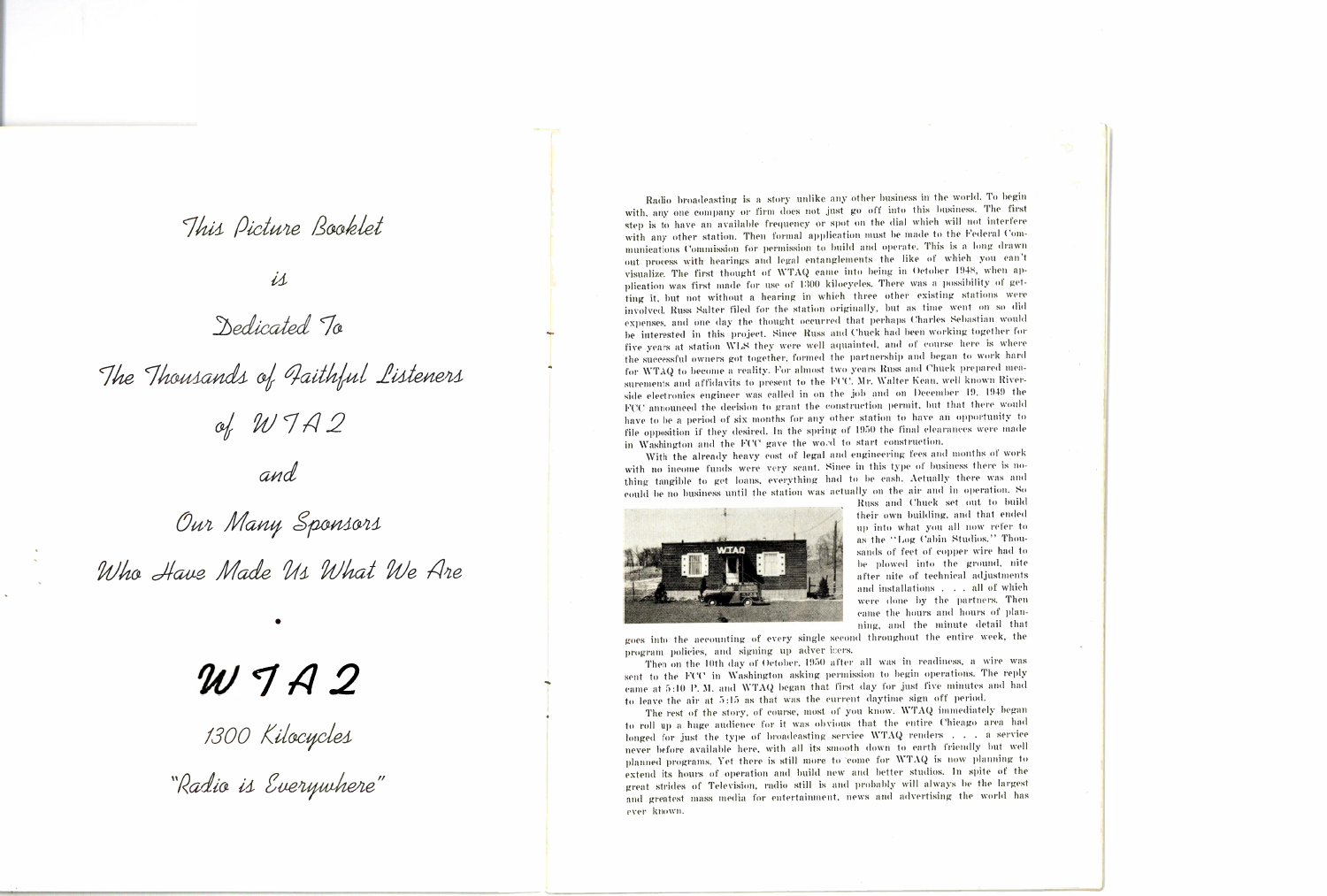# Ede 2Uazd

Dill Ward had his first experience in radio in 1912 when he worked as a staff musician on WIND, Gary, (now Chicago) and WJJD. In fact it was then that he first met and worked with \V'I'A Q's general manager Russ Salter who was an announcer on those stations at that time. And it was Russ that sparked Bill's interest in electronics and taught him a great deal in that, field prior to the time he actually studied it some years later. Following a three year hitch in the army ending in 1946, Bill traveled on the road for WLS as an accordionist until December of that year when he joined the Stan Jasen Trio and worked as pianist



for this group throughout the United States for seven years. Bill and wife Elizabeth, whom he met in North Carolina during his hitch in the army, have three daughters, Barbara, Renie, and Pam. \\ hen their eldest daughter Barbara reached school age, Bill decided to settle .down and he turned to his first love-radio, thus joining the staff of \V'IAQ in 'September 1953 as chief engineer.



\\ TAQ is always on the job to bring its listeners the best in local sports activity. The above is a scene at a "Little League" Baseball broadcast. Ralph Faucher is one of the Midwest's most capable sports announcers, often assisted by \ ince Essig who is also well qualified and experienced.

\VTAQ has featured JIigh School foot hall, basketball and local baseball games. Future plans include even more sports activity.

1 ,

<sup>A</sup>recent interview asked many thousands the question "What would you do first if there was a national disaster." Over 65% answered they would first turn on their radio. This confirms the thought that radio is first with the news.

"Know Brookfield"

Every Sunday for over three years JIr. Harold Hash. the Village Manager of Brookfield has presented this great community program, many of which have been since on other stations. The Village of Brookfield has officially been voted as an "All American City" and its goo<sup>d</sup> government has been set as an exam-



ple to hundreds of other towns and officials throughout the land. Above in back row is Charles Sebastian and Russ Salter, and seated left to right is the Mayor of Brookfield Mr. Dan Kulie; Stanley Noyes soon to return from the Army; and the Village Manager Mr. Harold Eash.



WTAQ is proud of its good broadcasting equipment it maintains. Being a medium powered station, it is heard within a good hundred mile radius. WTAQ receives thousands of listeners every month. The "Ole Tyme Jamboree" alone draws over 2000 letters a month. In this picture Bill Ward, a licensed engineer., gives the transmitter a little going over.